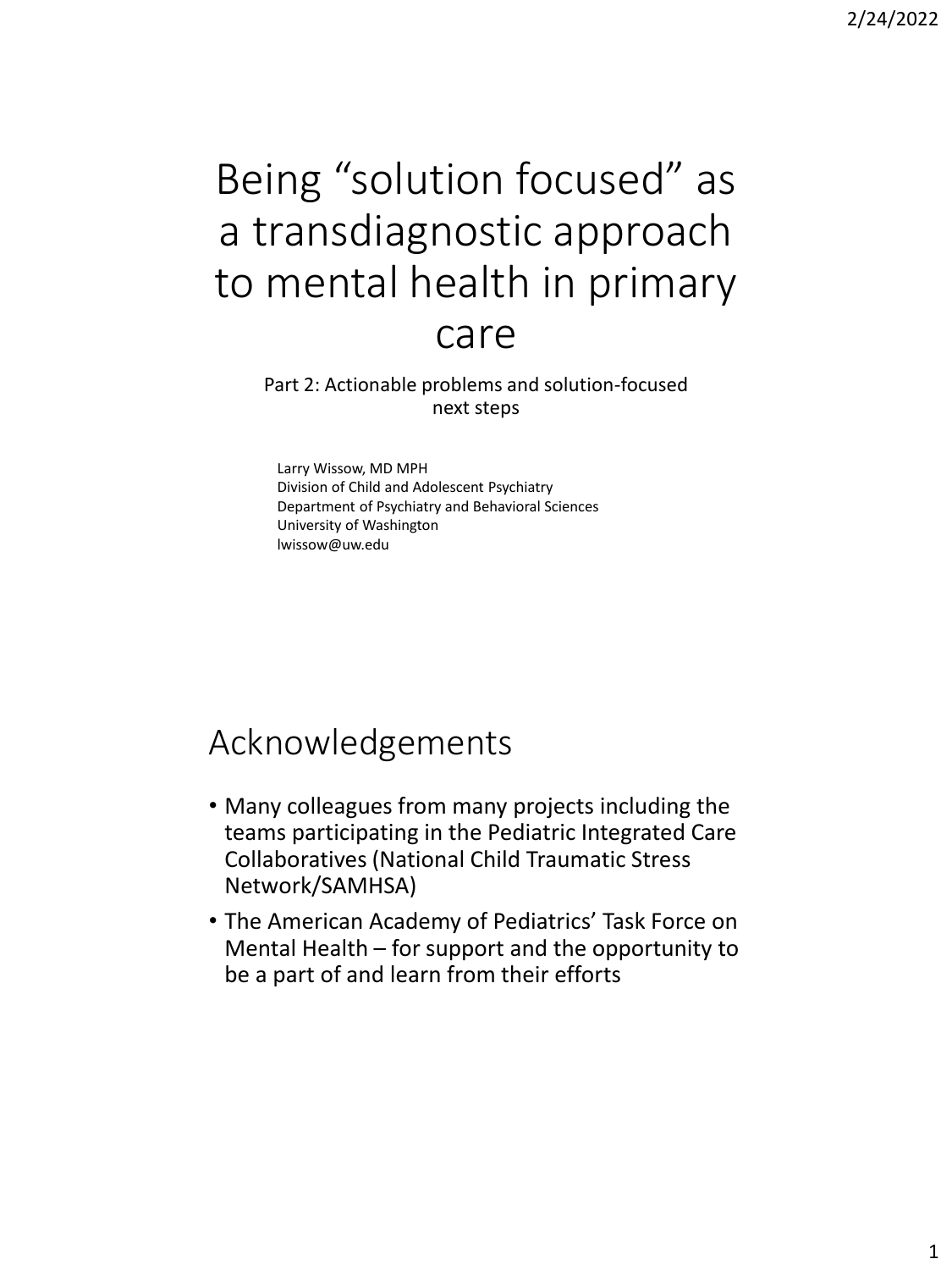# Disclosures

- No conflicts of interest
- No off-label prescribing suggestions
- NIMH, SAMHSA (National Child Traumatic Stress Network), US Indian Health Service (though we • Funding for portions and past versions from the US alone are responsible for content)

## What we will cover

Session 1

- What's a "transdiagnostic" intervention?
- • Thought processes while stressed (or sad or anxious)
- Setting the tone
- Getting the agenda

#### Session 2

- Framing actionable problems
- Taking a solution-focused approach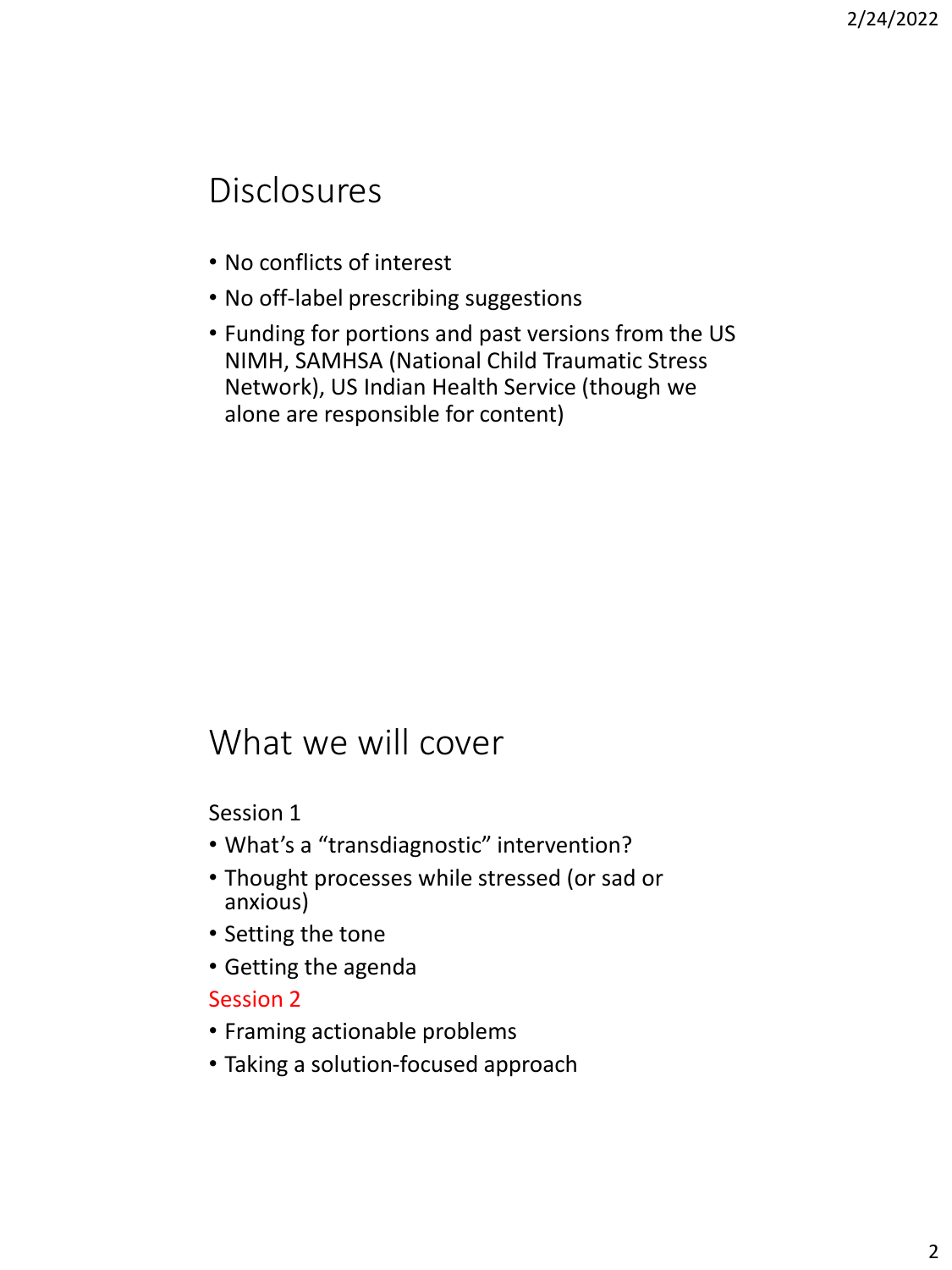# Solution-focused therapy

- Based on the way the client sees the world; they are the expert; we work within their values; we are their humble partner
	- • Their connection of solution to problem may differ from ours
- • Strengths-based find what worked for them and when; points out strengths
- • Look for successes that can be re-created, expanded
- When things went better, what was different?

#### What's an actionable problem?

- Vague, hard to measure goals are a set-up for frustration to both sides
	- oChange "attitude"
	- o Show "respect"
- • More concrete goals lend themselves to more concrete and easily formulated advice
- • Framed as something we want to happen vs. something we don't want to happen
- Often a first small step with good probability of being attainable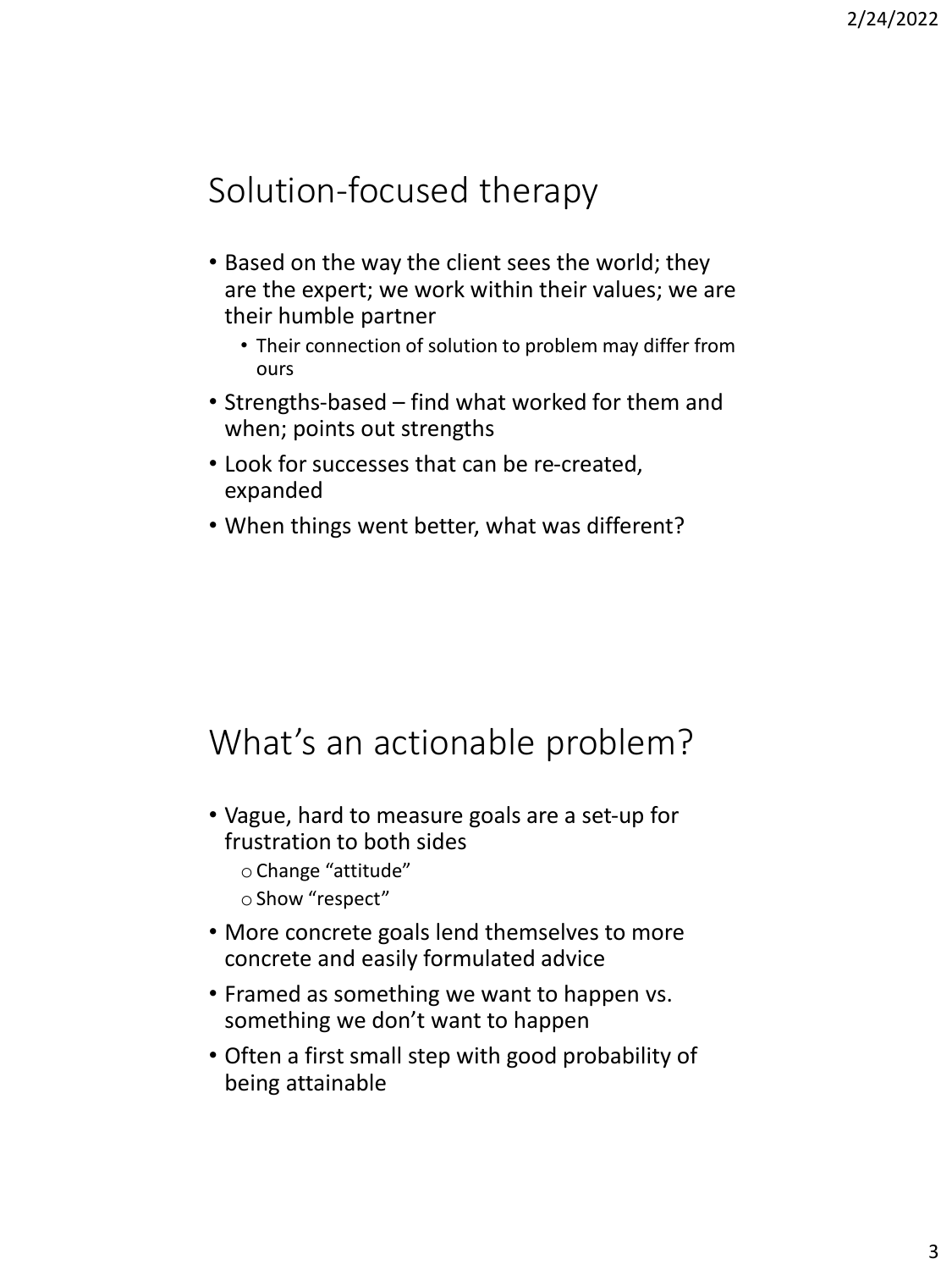# From the problem to the solution

- Ask for permission to move to this step
- Check on shared understanding
	- • Play the story back to the family; ask for corrections and what sounds right
	- resilience, your appreciation (especially of parent) • Use this as an opportunity to point out strengths,
- Acknowledge that you are optimistic, that you have some thoughts, but want to work with the family to find the solution they'd most like
	- • You can use your huge primary care toolbox to refine the ideas that families come up with by themselves

# Getting ideas to try

- • What was the thing that worked best, even if it was only a little
- Ask about exceptions ever a time when things were good for just a bit?
- made it possible for you to continue to manage? • Despite all the difficulties that you face, what has
- What first small step do you think you could take?
	- Breaking down complex problems into manageable ones
	- Taking advantage of complexity: no wrong place to start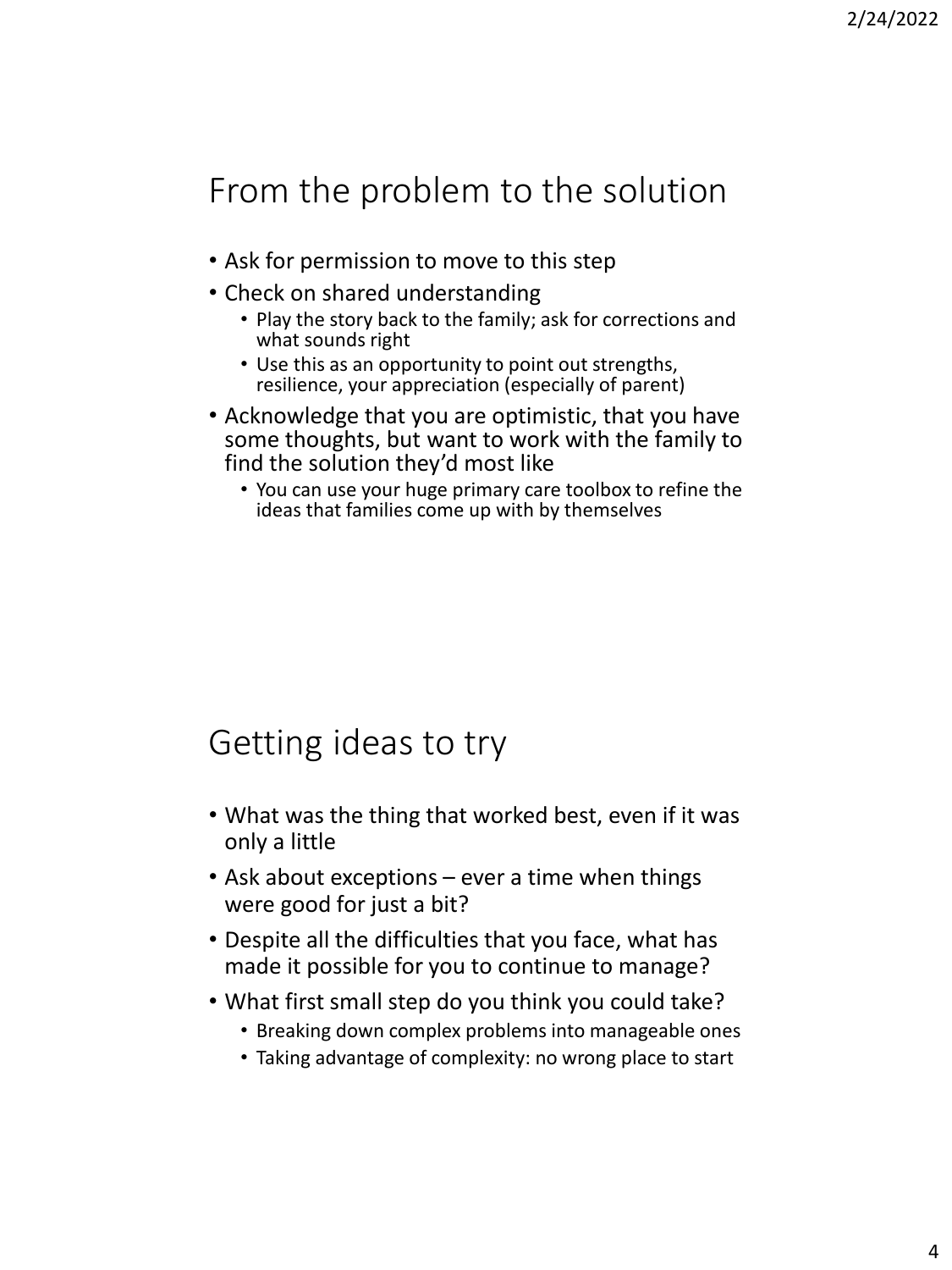# Short and long-term plans

- Concrete short-term outcomes
	- Rate it 1 to 10
	- Where are you now?
	- How would you know if it was one unit better?
- The promise to check in and work on next steps
	- Can always foreshadow what that might be
- • The ideal end of treatment
	- Client feels they did it themselves
	- Client feels they are finished

#### Ask about barriers

- Easy to skip this step in a quick visit
- • Evidence suggests even motivated patients appreciate help with logistics
- • Asking allows people to think through and get more committed to plan
- Opportunity to build alliance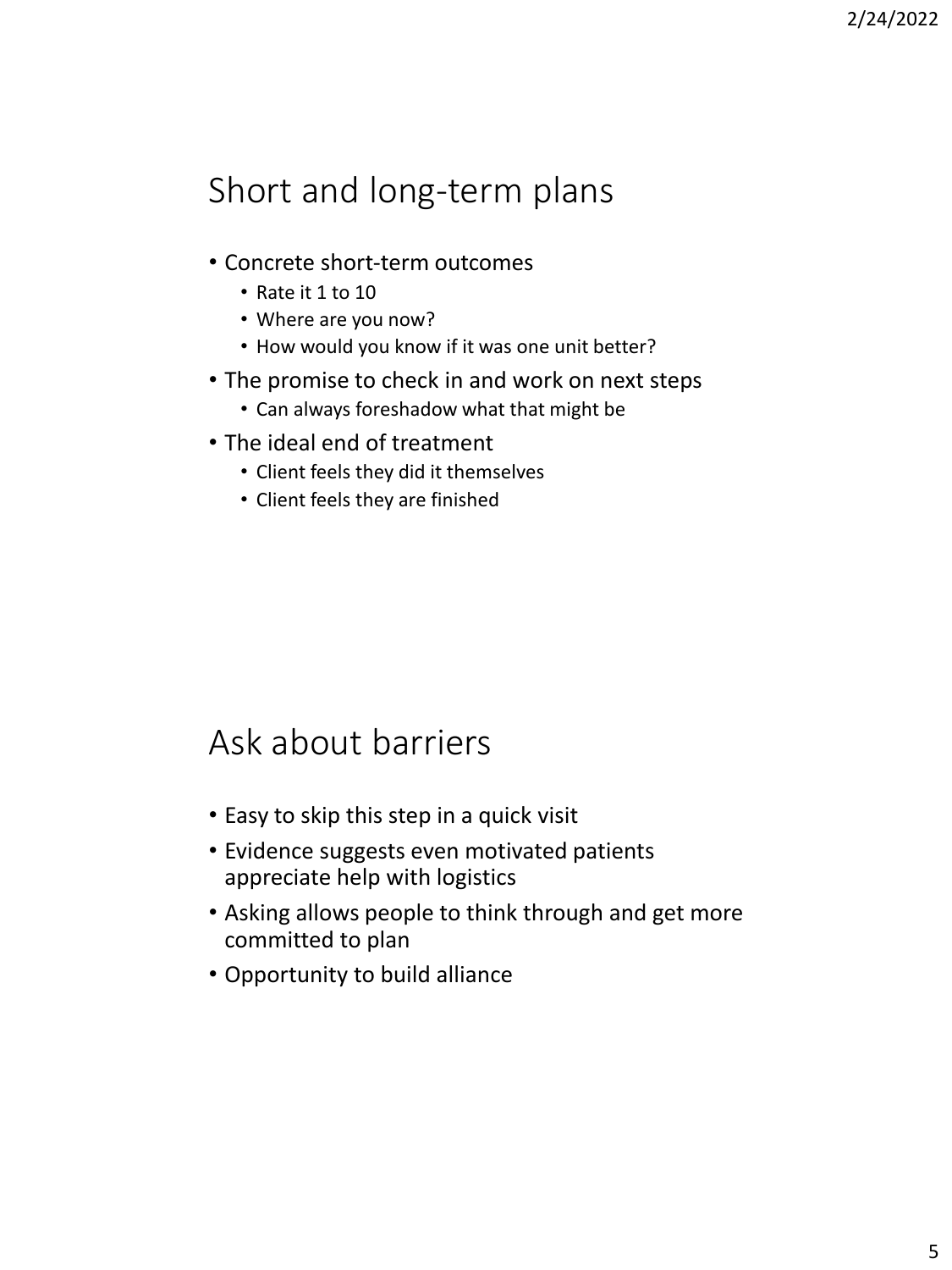# The frame we hope to adopt

- Thinking about the present and future more than the past
- • Change and the need to adapt to it are inevitable
	- We are all on a journey
	- Small changes are as important as big ones
- Through positive regard and recognition of strength we seek to:
	- Reduce shame
	- Give hope and a sense of capability
- But do all this in the language/culture of the client

#### Summing up potential mental healthspecific aspects of treatment

- Use less information before perceiving threat
	- Opportunity to think about situations in a safe place
- • Reduced search to evaluate context
	- Place to reflect on context in a non-judgmental way
- Reduced mental energy
	- Provide positive regard relax so can think
- Reduced flexibility
	- Help person dig into their toolkit realize they have it
- • Lack of expectation of rewards
	- Points out existing accomplishments
	- The affirmation of partnership and positive regard